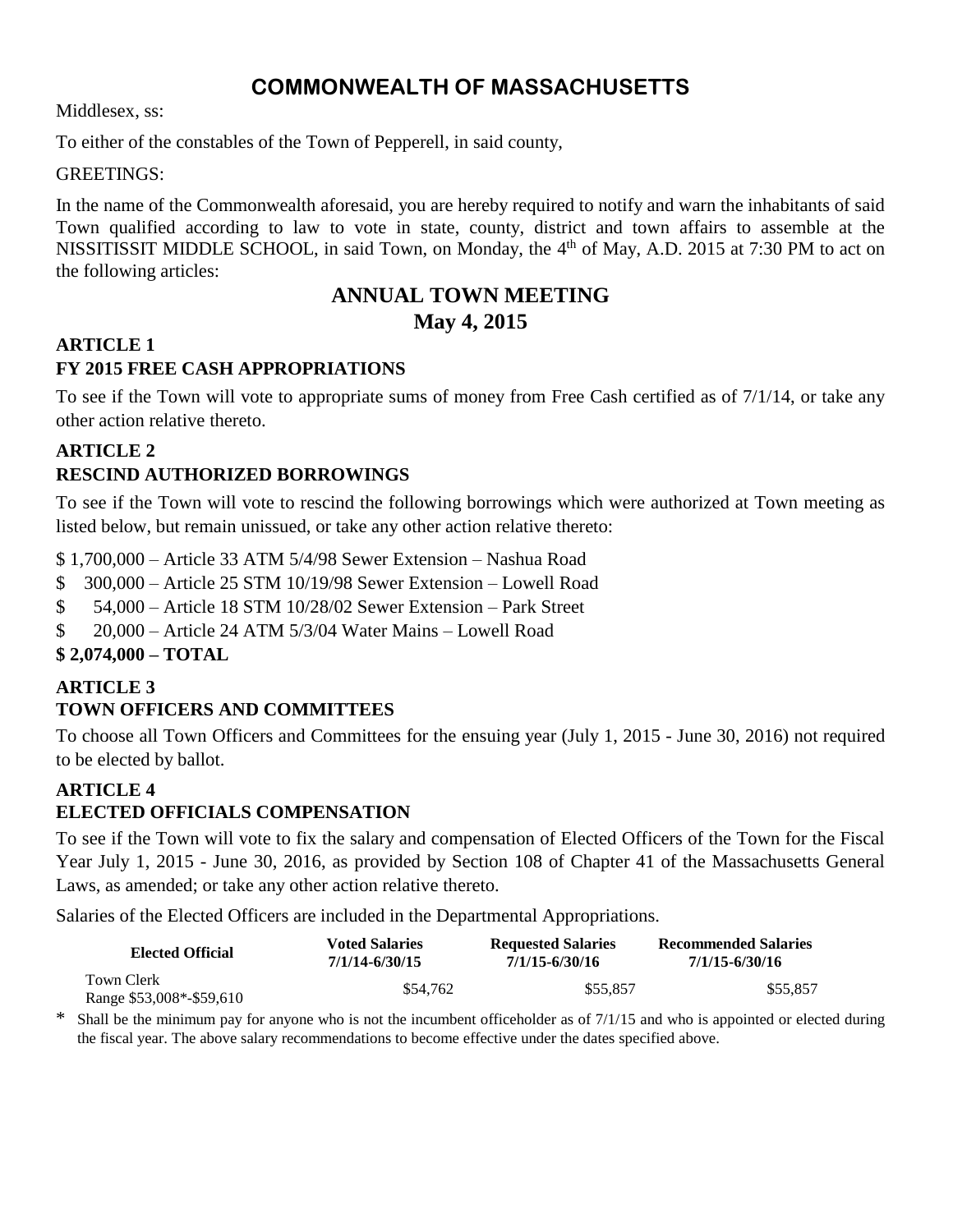### **ARTICLE 5 TOWN GENERAL FUND BUDGET FISCAL YEAR 2016**

To see if the Town will vote to raise and appropriate or transfer from available funds a sum of money to defray the regular expenses of the Town for the Fiscal Year July 1, 2015 through June 30, 2016 for General Government, Public Safety, Education, Public Works and Facilities, Human Services, Culture and Recreation, Debt Service, Employee Benefits & Insurance, and Capital Outlay, or take any other action relative thereto.

### **ARTICLE 6 SEWER ENTERPRISE FUND**

To see if the Town will vote to raise and appropriate or transfer from available funds a sum of money to defray the regular expenses of the Sewer Enterprise Fund, in accordance, with the provisions of MA General Law Chapter 44, Section 53F1/2 for the Fiscal Year July 1, 2015 through June 30, 2016, or take any other action relative thereto.

## **ARTICLE 7**

## **WATER ENTERPRISE FUND**

To see if the Town will vote to raise and appropriate or transfer from available funds a sum of money to defray the regular expenses of the Water Enterprise Fund, in accordance, with the provisions of MA General Law Chapter 44, Section 53F1/2 for the Fiscal Year July 1, 2015 through June 30, 2016, or take any other action relative thereto.

## **ARTICLE 8**

### **TRANSFER STATION ENTERPRISE FUND**

To see if the Town will vote to raise and appropriate or transfer from available funds a sum of money to defray the regular expenses of the Transfer Station Enterprise Fund, in accordance, with the provisions of MA General Law Chapter 44, Section 53F1/2 for the Fiscal Year July 1, 2015 through June 30, 2016, or take any other action relative thereto.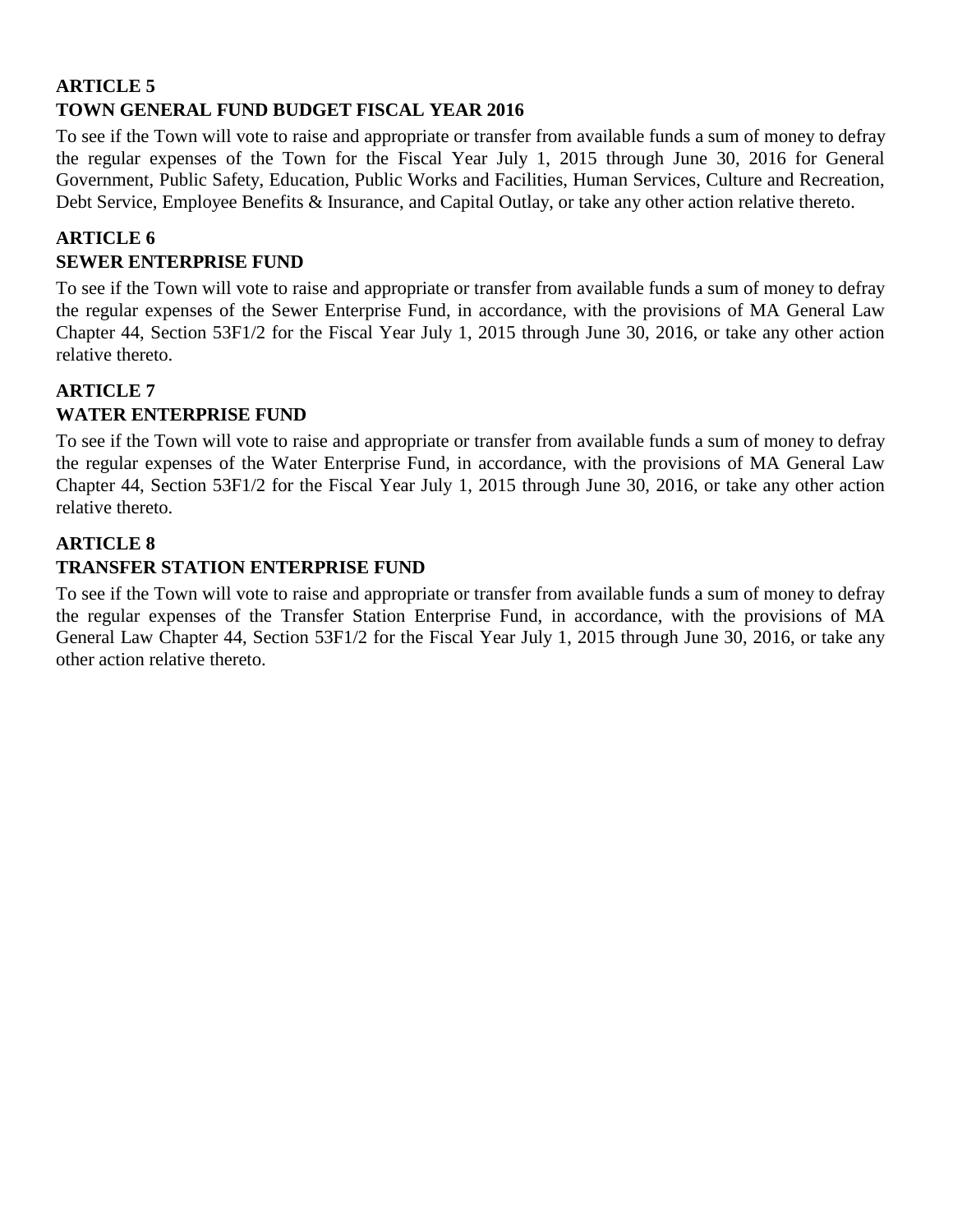## **ARTICLE 9 REVOLVING FUND REPORTS – MGL CHAPTER 44, SECTION 53E1/2**

To see if the Town will vote to accept the following revolving fund reports in accordance with MA General Law Chapter 44, Section 53E1/2 or take any other action relative thereto:

| Lawiga iwaya okiaiton ke colched che |                          |           |              |                       |
|--------------------------------------|--------------------------|-----------|--------------|-----------------------|
|                                      | <b>Beginning Balance</b> | Receipts  | Expended     | <b>Ending Balance</b> |
| FY2014                               | .000.00 ز                | 16,289.86 | (21, 289.86) | 0.00                  |
| $FY2015 - 6$ months                  | 0.00                     | 14,155.50 | (13,767.36)  | 388.14                |

## **L.R.T.A. TRANSPORTATION REVOLVING FUND**

### **SENIOR CENTER MEALS REVOLVING FUND**

|                   | <b>Beginning Balance</b><br>Receipts |                | Expended           | <b>Ending Balance</b> |  |
|-------------------|--------------------------------------|----------------|--------------------|-----------------------|--|
| FY2014            | 0.00                                 | 15,376.77<br>◡ | (15,205.77)<br>ΝIJ | 171.00                |  |
| $FY2015-6$ months | .71.00                               | 9,108.38<br>◡  | 6,085.84           | 3,193.54              |  |

## **ARTICLE 10 RECREATION REVOLVING FUND – MGL CHAPTER 44, SECTION 53D**

To see if the Town will vote, upon recommendation of the Board of Selectmen, to change the Recreation Revolving Fund operating in FY2015 under MA General Law Chapter 44, Section 53D (as voted in Article 19 of the April 24, 1991 Annual Town Meeting) to operate in FY 2016 under MA General Law Chapter 44, Section 53E1/2 with the fund balance as of  $6/30/15$  to be carried forward as the starting balance in the new fund on 7/1/15, or take any other action relative thereto.

## **ARTICLE 11 REVOLVING FUNDS – MGL CHAPTER 44, SECTION 53E1/2**

To see if the Town will vote, upon recommendation of the Board of Selectmen, to authorize the following revolving funds for certain Town departments under MA General Law Chapter 44, Section 53E1/2 for the Fiscal Year July 1, 2015 through June 30, 2016, or take any other action relative thereto:

| <b>Revolving Fund</b>      | ** Authorized To Spend       | <b>Revenue</b><br><b>Source</b> | <b>Use of Fund</b>                                                       | <b>FY2016 Spending Limit</b> |
|----------------------------|------------------------------|---------------------------------|--------------------------------------------------------------------------|------------------------------|
| L.R.T.A.<br>Transportation | Council on Aging<br>Director | L.R.T.A. Van<br>Transportation  | Part-time wages<br>& Operational                                         | \$35,000                     |
|                            |                              | Revenue                         | Expenses                                                                 |                              |
| Senior Center              | Council on Aging             | Donations for                   | Part-time wages                                                          | \$25,000                     |
| Meals                      | Director                     | Meals                           | & Operational<br>Expenses                                                |                              |
| Recreation                 | <b>Recreation Director</b>   | Revenue from                    | Part-time wages                                                          | \$80,000                     |
|                            |                              | Recreation<br>Dept. Activities  | & Operational<br>Expenses                                                |                              |
|                            | **Single Dept.               |                                 | <b>TOTAL OF</b><br><b>REVOLVING</b><br><b>FUNDS</b><br>Limit 10% of FY15 | \$140,000                    |
|                            | Authorization May Not        |                                 | Tax Levy                                                                 | \$1,756,720                  |
|                            | Exceed 1% of Tax Levy        |                                 | \$17,567,196.60<br>$1\%$ Limit $-$<br>Authorized to<br>Spend**           | \$175,672                    |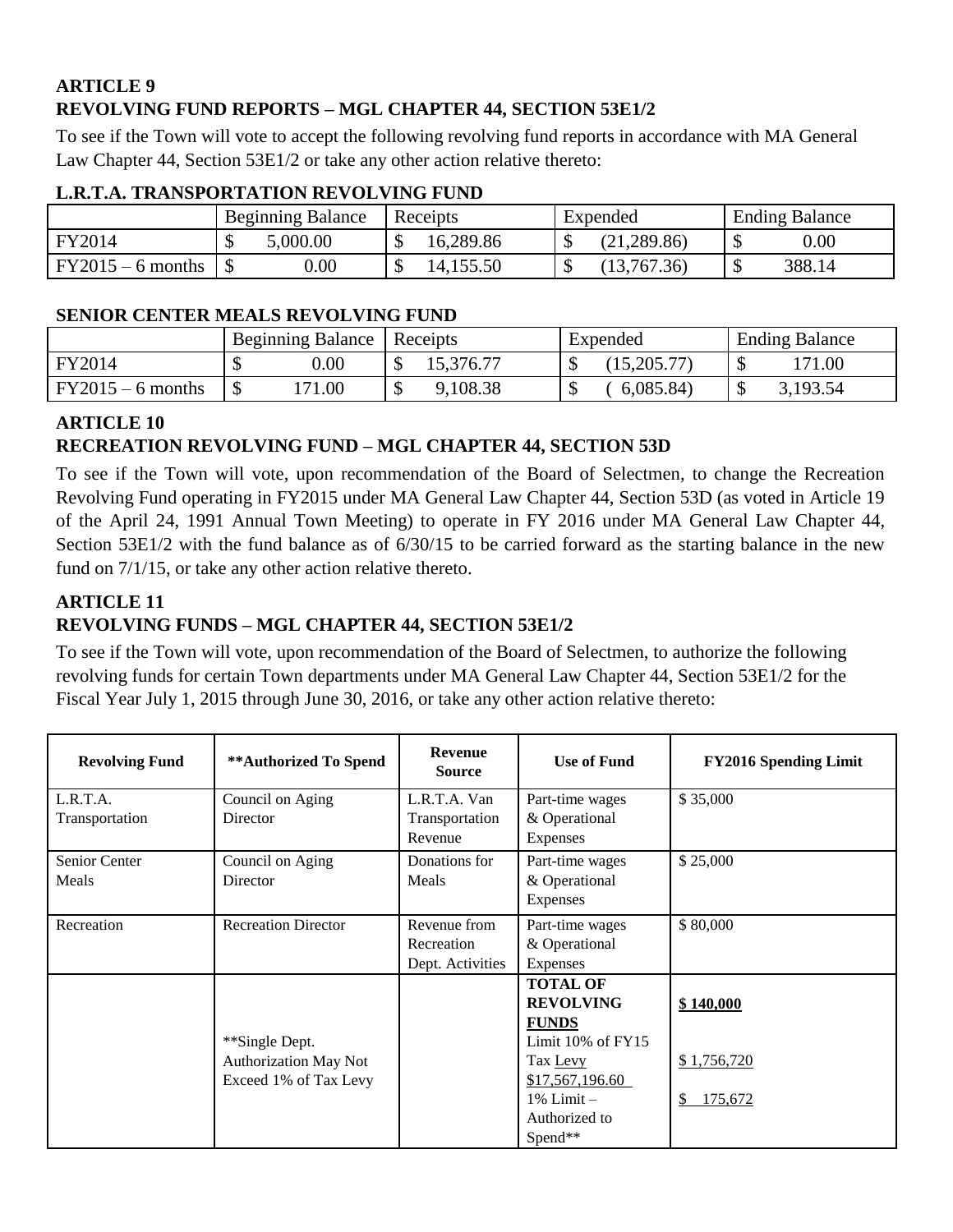### **ARTICLE 12** By: Board of Selectmen **STRETCH ENERGY CODE**

To see if the Town will vote to enact Chapter 62-2 of the Code of the Town of Pepperell, entitled "Stretch Energy Code" for the purpose of regulating the design and construction of buildings for the effective use of energy, pursuant to Appendix 115.AA of the Massachusetts Building Code, 780 CMR, the Stretch Energy Code, including future editions, amendments and modifications thereto, which is on file with the Town Clerk; or take any other action relative thereto.

### **ARTICLE 13**

#### By: Board of Selectmen **TIF AGREEMENT – 1A AUTO**

To see if the Town will vote, pursuant to M.G.L. c.40, §59, and M.G.L. c.23A, §3E and §3F, to:

- (a) approve a Tax Increment Financing Agreement between the Town and 1A Auto, Inc. and Green 1A Investments, LLC (Collectively the "Company"), in the form substantially as on file with the Town Clerk, for property shown on Assessors Map 26, Parcel 32, and Map 26, Parcel 206 (the "TIF Agreement"), which TIF Agreement provides for real estate tax exemptions at the exemption rate schedule set forth therein and approve a Certified Project application submission to the Massachusetts Economic Assistance Coordinating Council (the "EACC");
- (b) authorize the Board of Selectmen to execute the TIF Agreement, and approve submission to the EACC of the TIF Agreement and Certified Project application, all relating to the project as described in the TIF Agreement, and any necessary documents relating thereto, and to take such other actions as are necessary or appropriate to obtain approval of the TIF Agreement and Certified Project application, and related submissions and to take such other actions as necessary or appropriate to implement those documents;
- (c) Proposed Tax Increment Financing (TIF) Agreement substantially as printed below:

#### TAX INCREMENT FINANCING (TIF) AGREEMENT **(Alternatively, the "Agreement") BETWEEN**

**TOWN OF PEPPERELL (Alternatively, the "Town")**

#### **AND**

#### **1A AUTO, INC. (Alternatively, the "Company") and GREEN 1A INVESTMENTS, LLC (Alternatively, the "Owner")**

This **AGREEMENT** is made as of this <u>e</u> day of <u>equal</u>, 2015 by and between the Town, the Owner and the Company.

**WHEREAS** the Town is a Massachusetts municipal corporation acting through its Board of Selectmen having its principal office at One Main Street, Pepperell, MA 01463; and

**WHEREAS** the Owner is a Massachusetts limited liability company and the Company is a Massachusetts corporation, each having its principal office at 8 Chapel Place, Pepperell, MA 01463, and each is authorized to do business in Massachusetts; and

**WHEREAS** the Owner owns the parcels shown on the Town Assessors Map 26 as Parcels 32 and 206 (the "Parcel"), which contain an estimated 12.059 of land (the "Property") and is shown on the map attached to this Agreement; and

**WHEREAS**, the Owner has or will cause the Property to be leased to the Company; and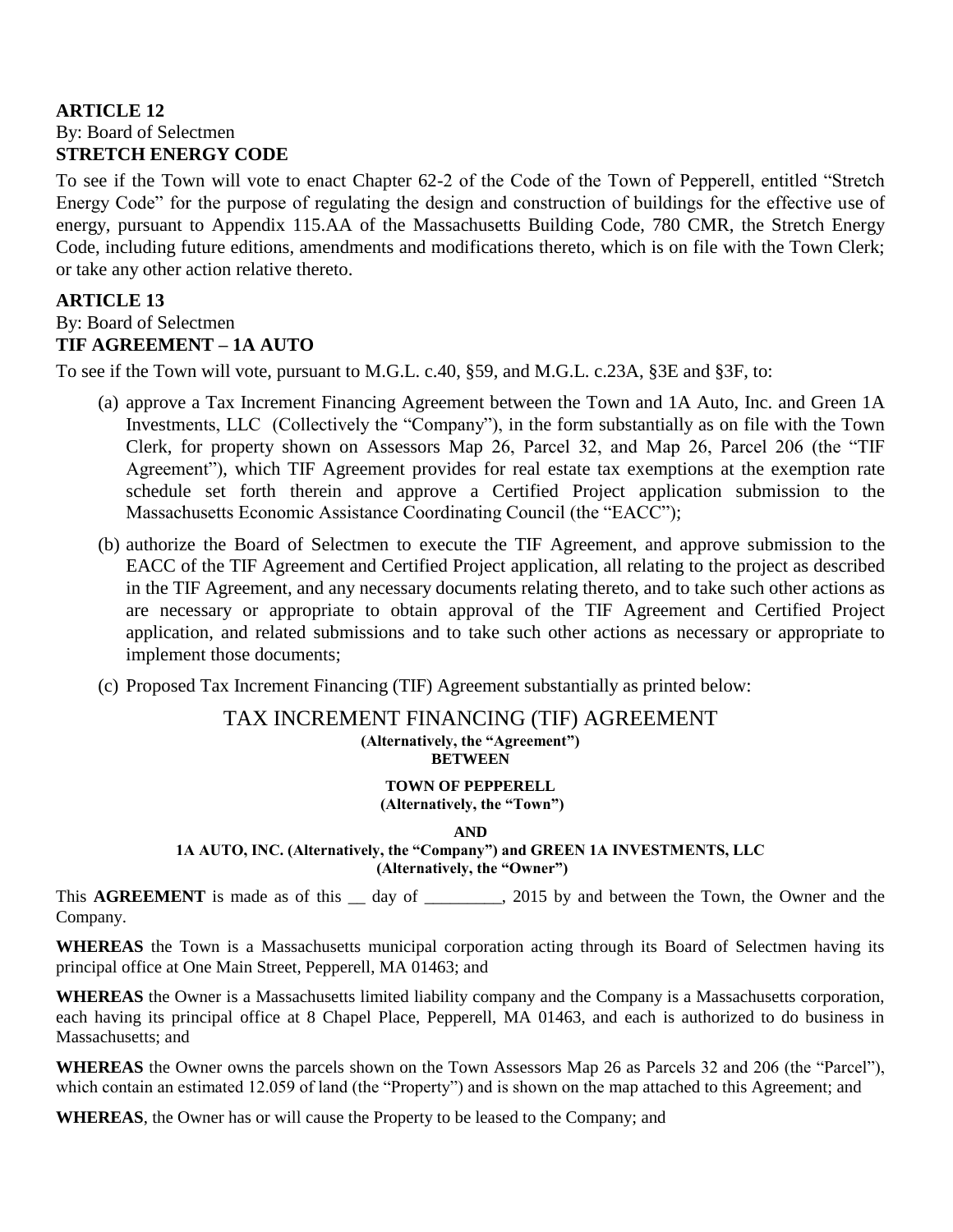**WHEREAS**, the Owner and the Company plan to construct an approximately 100,000 square foot building with parking, landscaping and other appurtenance on the Property (the "Project") to serve as the corporate headquarters and a call center for the Company, provided that the Town enters in to this Agreement; and

**WHEREAS** the construction of the Project is intended to result in a capital investment of an estimated \$26.8 million, including \$25 million for soft and hard construction costs and related site development costs, and \$1.8 million for personal property at the Property; and

**WHEREAS** the Company plans to retain 95 full-time jobs and create 150 new, permanent full-time jobs at the Property; and

**WHEREAS** the Town is located within the boundaries of the Pepperell Economic Target Area (as that term is used in Massachusetts General Laws, Chapter 23A, Section 3D, and referred to below as the "ETA"); and

**WHEREAS** the Company intends to apply for status as a Certified Project under the Massachusetts Economic Development Incentive Program; and

**WHEREAS** the Town strongly supports increased economic development to provide additional jobs, expand business within the community, and to develop a healthy economy and stronger tax base; and

**WHEREAS** the Project will further the economic development goals and the criteria established for the ETA; and

**WHEREAS**, on March 30, 2015, the Pepperell Board of Selectmen recommended approval of the TIF Agreement to Town Meeting; and

**WHEREAS**, the Town, acting by and through its Board of Selectmen, subject to approval by Pepperell Town Meeting, hereby enters into this TIF Agreement with the Owner and the Company.

**NOW, THEREFORE**, in consideration of the mutual promises of the parties' contained herein and other good and valuable considerations, the receipt and sufficiency of which are hereby acknowledged, the parties hereby agree as follows:

#### **I. TOWN'S OBLIGATIONS**

1. A Tax Increment Financing ("TIF") exemption (the "Exemption") is hereby granted to the Owner and the Company by the Town in accordance with Chapter 23A, Section 3E; Chapter 40, Section 59; and Chapter 59, Section 5 of the Massachusetts General Laws. The Exemption shall be for a period of fifteen (15) years (the "Exemption Term"), commencing in the fiscal year following the date that the Project is placed into service (i.e., pursuant to a Certificate of Occupancy, and shall provide an exemption from taxation of the new incremental value of the Property resulting from the project as follows:

| <b>Fiscal Year</b> | <b>Exemption Percentage</b> |
|--------------------|-----------------------------|
| 1                  | 90%                         |
| $\overline{c}$     | 90%                         |
| 3                  | 90%                         |
| 4                  | 90%                         |
| 5                  | 90%                         |
| 6                  | 85%                         |
| 7                  | 80%                         |
| 8                  | 75%                         |
| 9                  | 70%                         |
| 10                 | 60%                         |
| 11                 | 55%                         |
| 12                 | 50%                         |
| 13                 | 40%                         |
| 14                 | 40%                         |
| 15                 | 40%                         |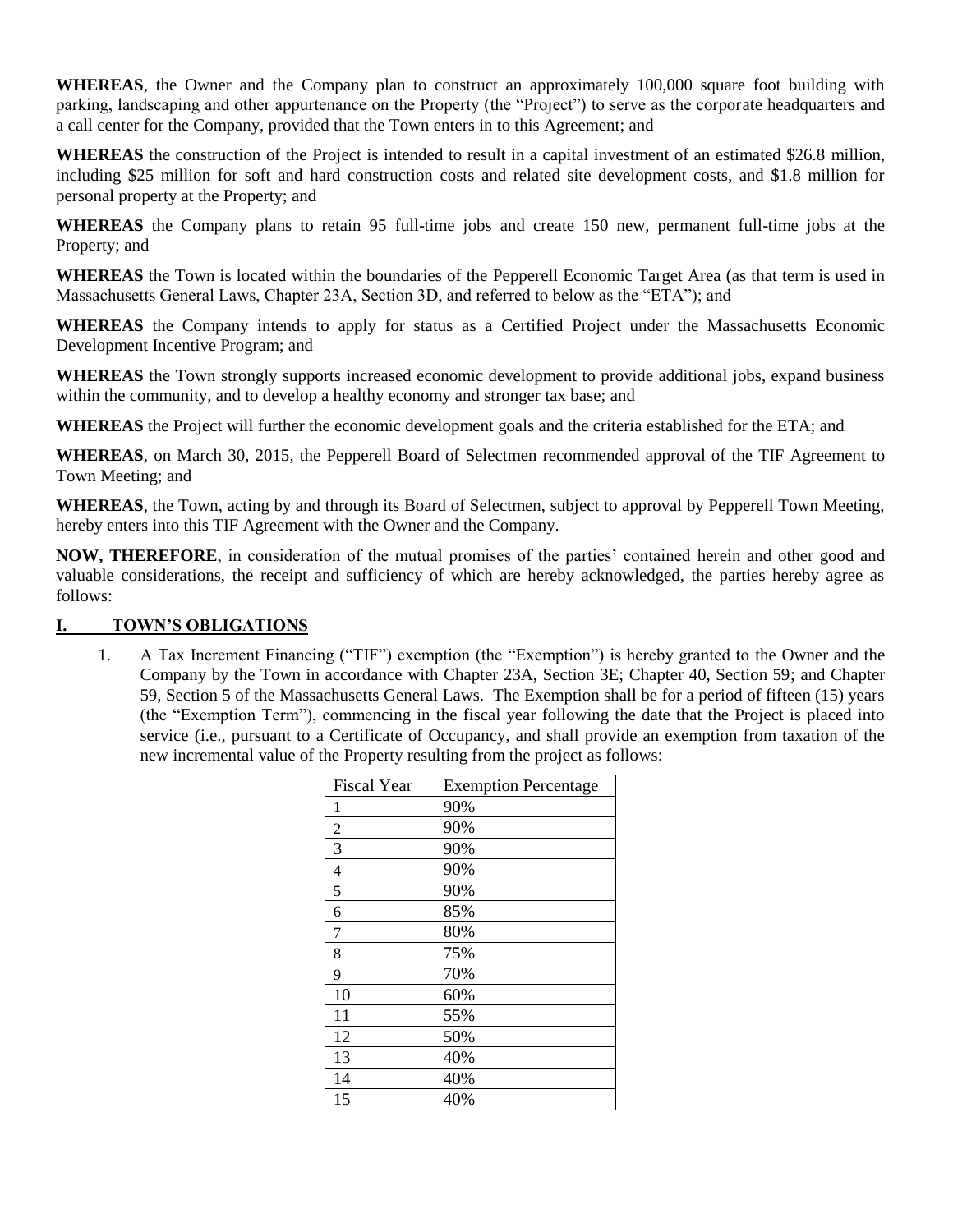- 2. The base valuation for the Property shall be the assessed value of the Property for the base year. The base year for purposes of this Agreement is Fiscal Year 2015. The Fiscal Year 2015 assessed valuation for the Parcels are \$430,600 and \$271,100 and shall be the base valuation for this Agreement. The parties agree that there will be no exemption from taxes on personal property pursuant to this Agreement.
- 3. The base valuation shall be adjusted annually by an adjustment factor which reflects increased commercial and industrial property values within the community, as provided in Chapter 40, Section 59, of the Massachusetts General Laws.

#### **II. THE OWNER'S AND THE COMPANY'S OBLIGATIONS**

The Town grants the Exemption to the Company in consideration of, and commitment by, the Owner and the Company to the following:

- 1. The Company plans to retain 95 full-time jobs and create 150 new permanent full-time jobs to be located at the Property.
- 2. The Company will use reasonable efforts to utilize workforce development programs included but not limited to public institutions of higher education locally such as Middlesex Community College and the University of Massachusetts at Lowell to assist in the promotion of new permanent full-time jobs to be located at the Property for potential applicants from the Town of Pepperell.
- 3. The Company's job retention plans are outlined in the Employment and Job Creation section of the Certified Project application submitted to the State by the Company in connection with the Company's requests for a TIF Exemption (the "Application").
- 4. The Owner and the Company, as the case may be, plan to construct an approximately 100,000 square foot building on the Property for use as a corporate headquarters and call center.
- 5. The Owner and the Company, as the case may be, plan to invest an estimated \$26.8 million in the Project, including \$25 million for soft and hard construction costs including but not limited to plumbing, electrical, HVAC, fire protection and related site development costs, and \$1.8 million for personal property.
- 6. The Owner and the Company shall submit annual on-line reports to the Massachusetts Economic Assistance Coordinating Council ("EACC") on job retention and new investments at the Property for each year of the Application designation. The annual report shall include the number of permanent full-time jobs retained and created, and the value of Project capital investments with respect to the Property annually and on a cumulative basis. The annual report shall be submitted by the end of February of each year with respect to the immediately preceding fiscal year during which this Agreement is in effect.
- 7. The Company plans to use reasonable efforts, to the extent permitted by law and assuming equal qualifications, to give priority to qualified Pepperell residents in its hiring of new employees for the Project. The Company plans to advertise in local newspapers and participate in local job fairs through local college and universities.
- 8. If the Owner and the Company fails to meet the obligations specified in Sections 1, 2, 4, 5, 6, or 7 the Town, acting by and through its Board of Selectman with the approval of Town Meeting, may take action to request decertification of the Project by the EACC. Prior to taking any action to request decertification of the Project by the EACC, the Town shall give written notice of the alleged default to the Owner and the Company and provide an opportunity to meet with the Town officials to discuss a cure to the alleged default. The Owner and the Company shall have thirty (30) days from the receipt of such written notice to respond to the Town regarding any alleged default and one-hundred and twenty (120) days of the receipt of such written notice to remedy such default, or with respect to defaults which cannot be remedied within such one-hundred and twenty (120) day period, within such additional period of time as is required to reasonably remedy such default, provided the Owner and/or the Company exercises due diligence in the remedying of such default. The time within which the Owner and the Company shall be required to perform any of the respective acts or obligations under this Agreement shall be extended to the extent that the performance of such obligations shall be delayed by a Force Majeure Event. A "Force Majeure Event" means any events or occurrences (such as acts of God, earthquakes, fire, acts of terrorism, war, labor disputes, delays or restrictions by government bodies, or marketwide economic circumstances) that are beyond the reasonable control of the Owner and the Company.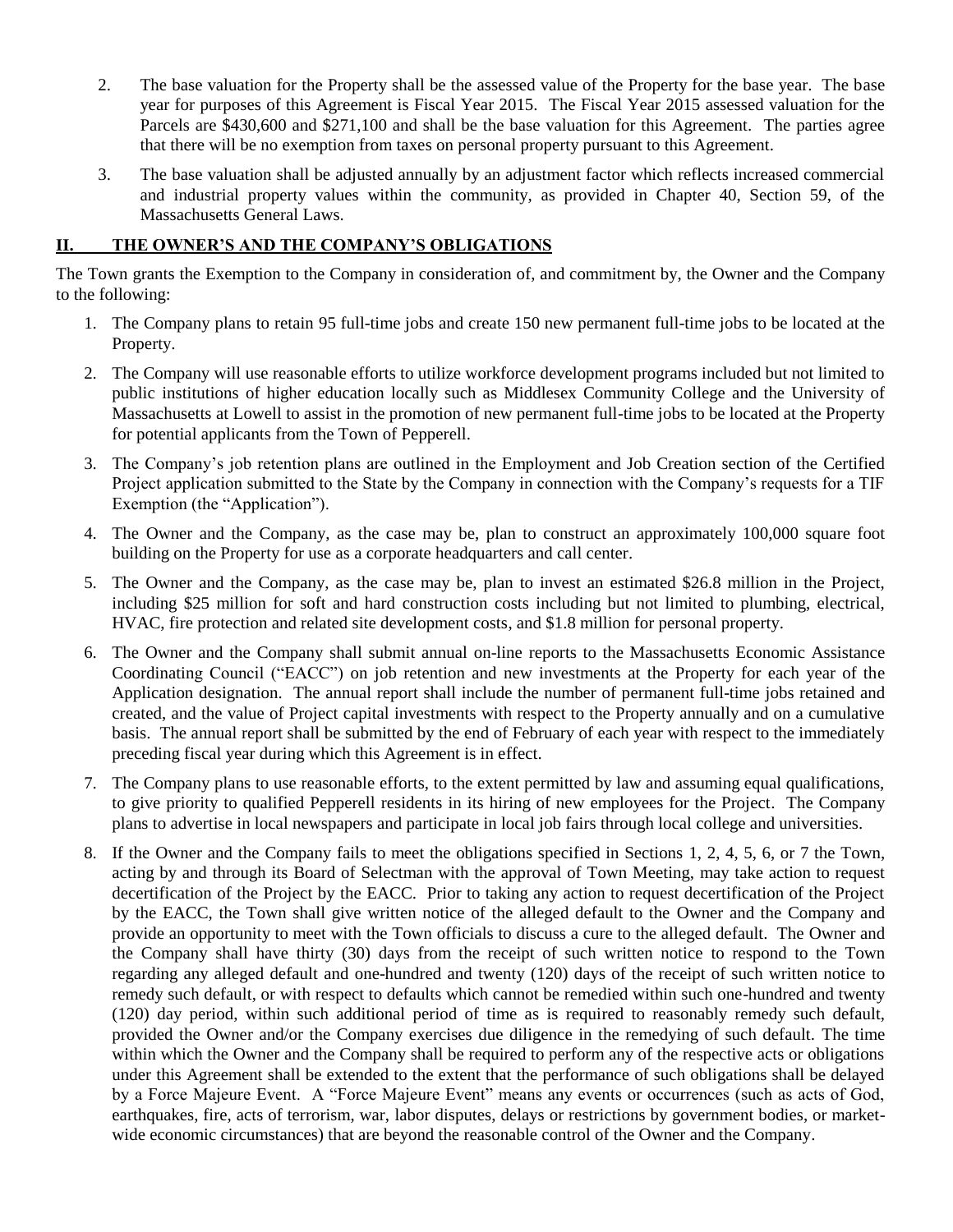9. If the Company plans to move business operations from the Property, the Town shall be given sixty (60) days advance written notice.

#### **III. OTHER CONSIDERATIONS**

- 1. Pursuant to 760 C.M.R. 22.05(8) (d), this Agreement shall be binding upon and inure to the benefit of the parties, their respective successors and assigns, and subsequent owners of the Property, so long as the Project has not been decertified by the EACC.
- 2. The matters described above as obligations of the Owner and the Company are only conditions to the eligibility for tax exemptions under this Agreement, and do not create any generally enforceable obligations or covenants of the Owner or the Company. The Town's sole remedies for failure by the Owner and the Company to satisfy any of its respective obligations and conditions are as set forth in Paragraph 7 under the Owner's and the Company's Obligations section. The Town may seek to enforce such remedies in a court of competent jurisdiction in Massachusetts.
- 3. This Agreement is subject to Massachusetts General Laws Chapter 23A, Section 3A-3F inclusive, Chapter 40, Section 59, and Chapter 59, Section 5, cl. 51 and applicable regulations.
- 4. Should any provision of the Agreement be declared or determined by a court of competent jurisdiction to be illegal or invalid, the validity of the remaining parts, terms, and provisions shall not be affected thereby and said illegal or invalid part, term or provision shall be deemed not to be a part of the Agreement.

**WITNESSETH** the execution and delivery of this Agreement by the Town, the Owner and the Company as an instrument under seal as of the date first above written.

#### **AGREED TO:**

| 1A Auto, Inc.                    | <b>Town of Pepperell</b>  |
|----------------------------------|---------------------------|
| By: $\frac{1}{2}$                |                           |
|                                  | <b>Board of Selectmen</b> |
|                                  |                           |
|                                  | <b>Board of Selectmen</b> |
| Date of Signature                |                           |
|                                  | <b>Board of Selectmen</b> |
|                                  |                           |
| <b>Green 1A Investments, LLC</b> |                           |
|                                  |                           |
|                                  |                           |
|                                  |                           |
|                                  |                           |
| Date of Signature                |                           |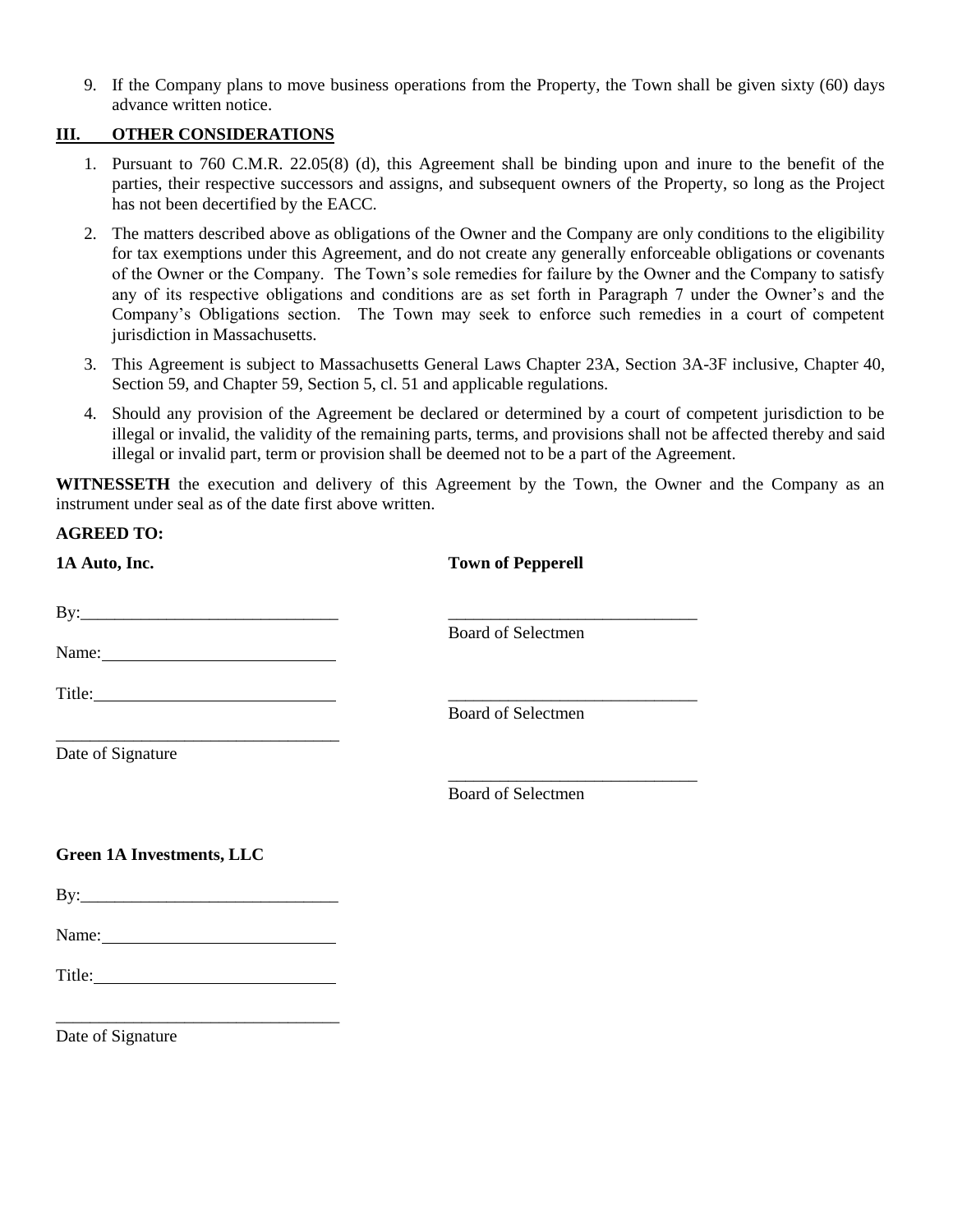## **Pepperell Assessor's Map**

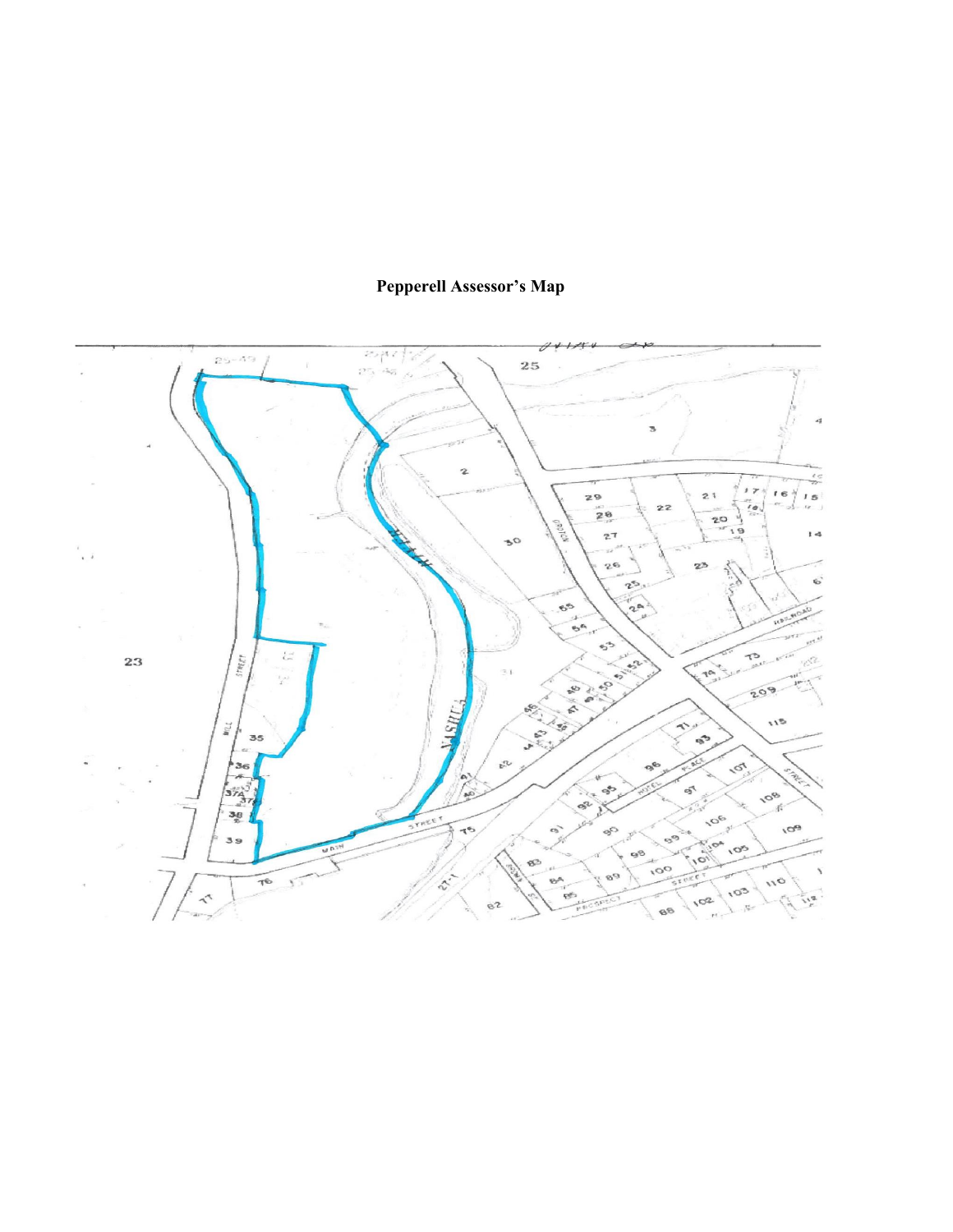#### **ARTICLE 14** By: Board of Selectmen **EMERGENCY SERVICE COST REIMBURSEMENT**

To see if the Town will vote to recover the costs of providing emergency Fire Department response services for motor vehicle accident(s) and hazardous materials releases from the parties responsible; to authorize the Selectmen to adopt regulations to define the nature and method of assessment of such costs, including all direct and indirect costs associated with rendering and collecting for emergency services rendered, and establish fees therefore; and to authorize the Selectmen and Town Administrator in conjunction with the Pepperell Fire Department, directly or indirectly through a third party billing service, to demand, recoup and or collect such costs from responsible individuals, business entities and/or insurance carriers that have provided insurance coverage applicable to such emergency services, or take any other action relative thereto.

### **ARTICLE 15**

By: Planning Board

### **OPEN SPACE RESIDENTIAL DEVELOPMENT**

To see if the Town will vote to delete in its entirety Section 7100. Open Space Residential Development and replace it with the following, or take any other action thereto:

#### **7100. OPEN SPACE RESIDENTIAL DEVELOPMENT**

**7110. Purpose.** The primary purposes of this bylaw are to:

- Further the goals and policies of the Pepperell Master Plan and Open Space and Recreation Plan;
- Provide for the by-right construction of Open Space Residential Development (OSRD);
- Enhance protection of the priority parcels for conservation as identified in the current Pepperell Open Space Plan;
- Encourage the permanent preservation of open space, agricultural land, forestry land, wildlife habitat, other natural resources including aquifers, water bodies and wetlands, and historical and archaeological resources;
- Enhance the protection of family farms in Pepperell; Enable landowners to realize equity from development of a small percentage of their land while current uses continue on the majority of the property;
- Connect open space created within OSRDs with existing conservation areas whenever possible;
- Encourage a less sprawling and more efficient form of development that consumes less open land and conforms to existing topography and natural features;
- Minimize the total amount of disturbance on sites undergoing development;
- Promote the incorporation of Low Impact Development and Green Infrastructure into development designs;
- Facilitate the construction and maintenance of streets, utilities, and public services in a more economical and efficient manner;
- Reduce the construction and maintenance costs of town-owned infrastructure;
- Expedite the permitting of projects;
- Provide for a diversified housing stock including providing affordable housing to persons of low and moderate income; and
- Reduce energy consumption and greenhouse gas emissions;

#### **7120. Definitions.**

Homeowners Association (HOA) shall mean the corporation, trust, or association owned by the unit owners within an Open Space Residential Development and used by them to manage and regulate their affairs, including any commonly owned land or facilities.

Open Space Residential Development (OSRD) shall mean a process for the development of land that: (a) calculates the amount of development allowed up-front by formula; (b) requires an open space analysis to identify the significant natural, cultural, and historic features of the land; (c) concentrates development, through design flexibility and reduced dimensional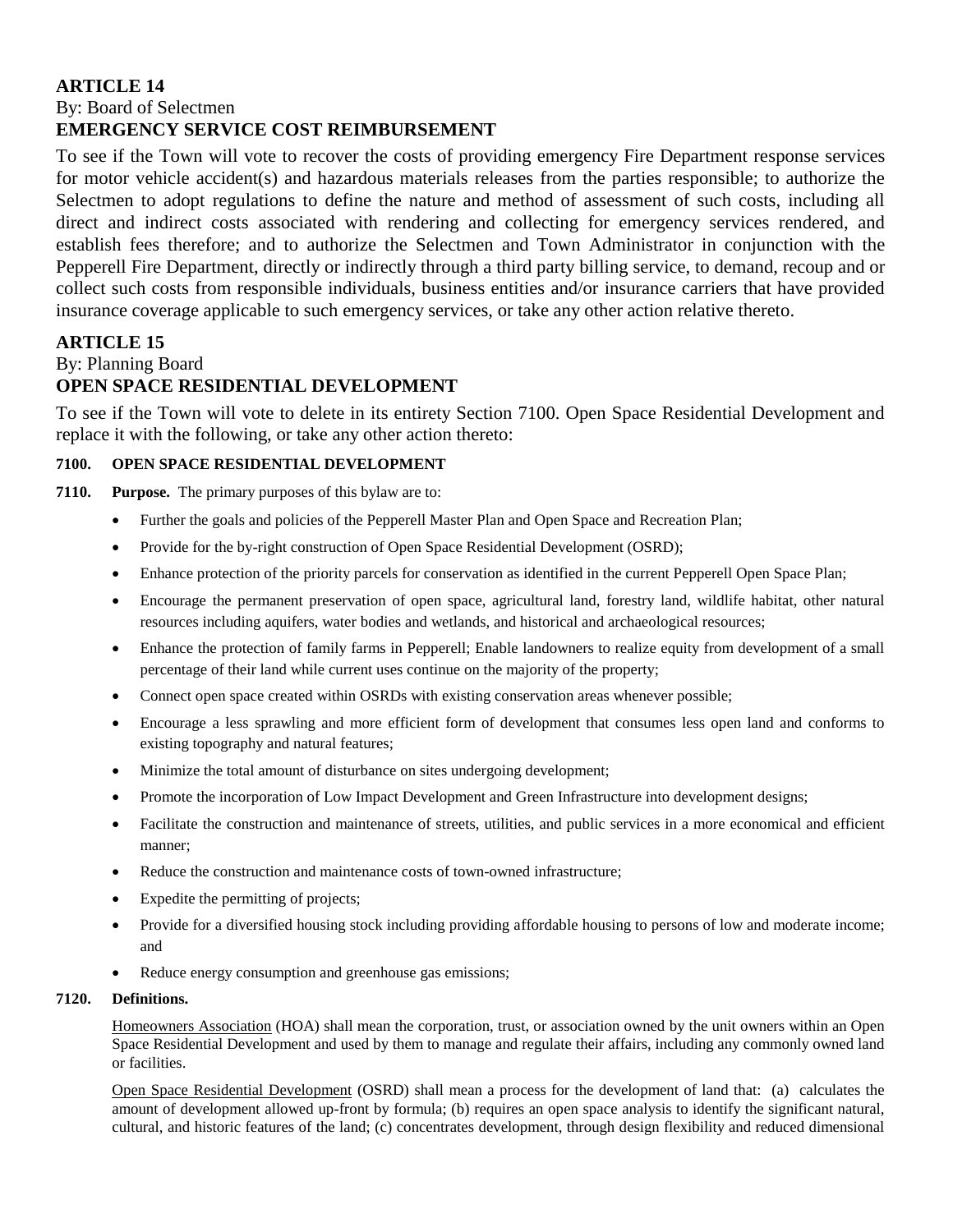requirements, in order to preserve those features; and (d) permanently preserves at least 50% percent of the land in a natural, scenic or open condition or in agricultural, farming or forest use.

Building Envelope shall mean the area, as shown on a subdivision or site plan, in which all homes and accessory buildings shall be built according to the setbacks of this section.

**7130. Applicability.** OSRD is allowed by right under zoning, subject to the procedural requirements of the OSRD regulations, as applicable, and any other generally applicable non-zoning land use regulations, and may be proposed within the Rural Residence, Recreation Residence, Town Residence, and Suburban Residence zoning districts in the Town of Pepperell. Single family and duplex housing developments (including residential subdivisions or residential developments where the property is held in condominium, cooperative ownership, or other form where the property is not subdivided) may be developed in compliance with the provisions of this section..

All proposed OSRDs must conduct an open space analysis as part of their application package. Open space analysis refers to the process by which the applicant and the Planning Board, in consultation with the Conservation Commission, determine which areas in a tract proposed for an OSRD qualify and are designated primary and secondary conservation areas as described in the OSRD Regulations, with the remaining land being the potentially developable area. The process of conducting an open space analysis is described in the OSRD regulations.

ANR applicants may voluntarily apply for an OSRD under this Section. The plan shall be subject to the Town of Pepperell Rules and Regulations governing the Subdivision of Land.

If the proposed OSRD proposes a use and/or dimensional regulations that require a special permit elsewhere in the Protective Zoning Bylaws, the regulations and requirements of this Section shall prevail.

- **7140. Yield - Allowable Residential Units.** The base maximum number of residential units in an OSRD is calculated using a formula based on the net acreage of the property. This formula takes into account site-specific development limitations that make some land less suitable for development than other land. This calculation involves two steps, calculating the net acreage and dividing by the allowed density.
	- 7141. Net Acreage Calculation. The factors named below are included for net acreage calculation purposes only and do not address any regulatory constraints on development siting that are not contained in other applicable provisions of law, including this zoning bylaw. To determine net acreage, subtract the following from the total (gross) acreage of the site:

Half (50%) of the acreage of land with slopes of 20% or greater;

Half (50%) of the total area of land subject to easements or restrictions prohibiting development, lakes, ponds, vernal pools, 100-year floodplains as most recently delineated by FEMA, Zone I and A around public water supplies, and wetlands as defined in Chapter 131, Section 40 of the Massachusetts General Laws and any state or local regulations adopted there under, as delineated by an accredited wetlands specialist and approved by the Conservation Commission; and

Seven (7%) percent of the remaining site area after the areas of A and B are removed to account for subdivision roads and infrastructure.

7142. Unit Count Calculation. The base maximum number of allowable residential dwelling units on the site is determined by dividing the net acreage aby the required area (allowed density) for a dwelling unit in the district under this bylaw. Fractional units of less than .5 shall be rounded down and .5 or more shall be rounded up. The required acreage for each district is:

| <b>District</b>             | <b>Required Area per Unit</b> |
|-----------------------------|-------------------------------|
| Rural Residence             | 80,000 sq.ft.                 |
| <b>Recreation Residence</b> | 80,000 sq.ft.                 |
| Town Residence              | 80,000 sq.ft.                 |
| Suburban Residence          | 40,000 sq.ft.                 |

Note: the above area requirements are used to determine the number of allowable units; they are not the minimum OSRD lot sizes for the applicable districts, which are found below in the Dimensional Requirements section of this bylaw.

The actual number of lots realized may vary from the amount calculated by the above method due to State and Local Health laws and regulations governing the placement of wells and septic systems on a building lot. In all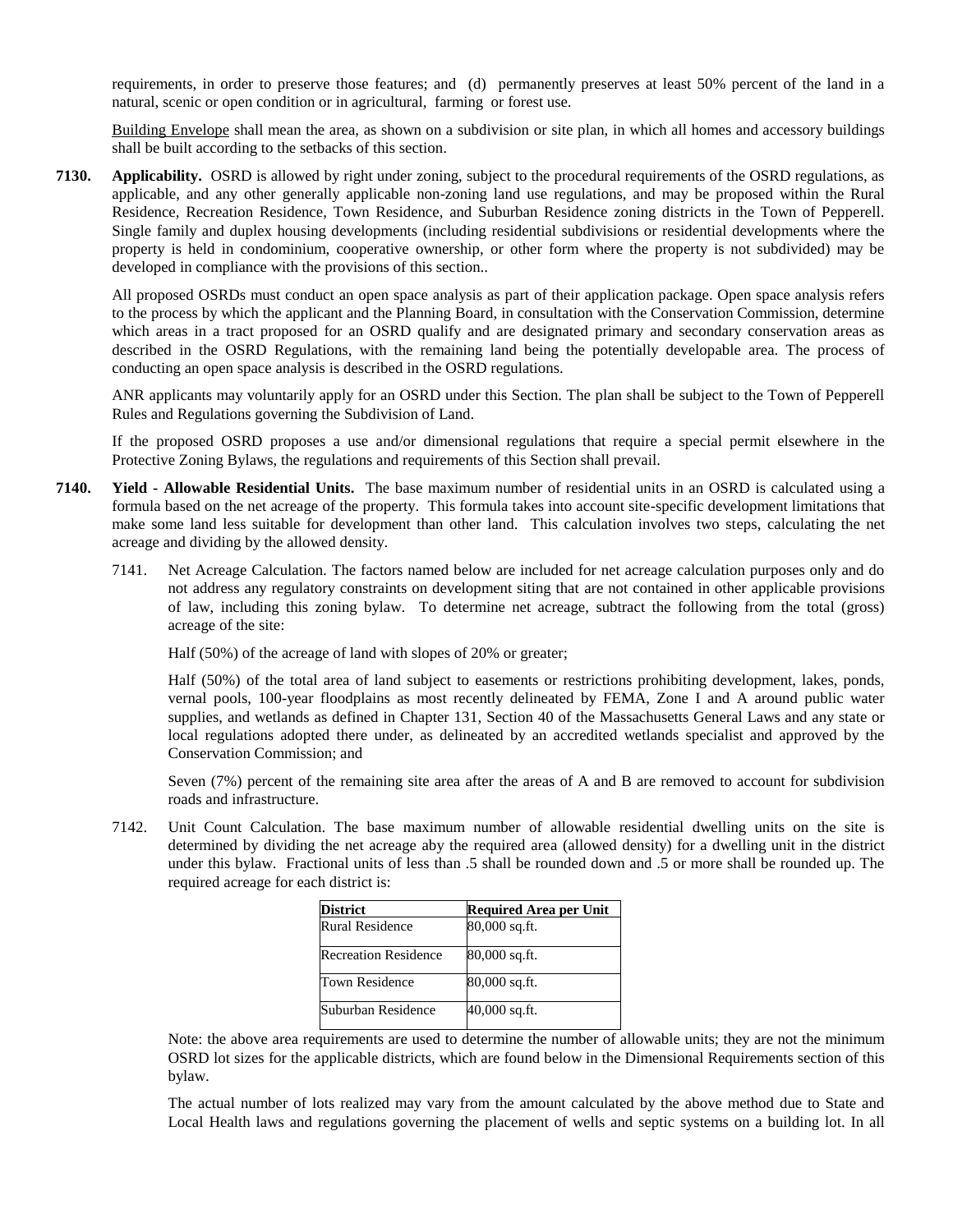cases, each proposed lot must meet State and Local Health laws and regulations, subject to the provisions of the Town of Pepperell OSRD bylaw and accompanying regulations.

*Example Yield Calculation:*

*This example supposes a 40 acre tract proposed for subdivision through application of this OSRD bylaw. This tract contains 4 acres of steep slopes and 8 acres of wetlands. To calculate the net developable area or net acreage, first subtract half the area in steep slopes (2 acres), as well as half the area in wetlands (4 acres), from the total area of the parent parcel (40 acres) to arrive at 34 acres. From this figure, subtract 7% of the area for roads and infrastructure (2.38 acres), to arrive at a net acreage of 31.6 acres.* 

*This number is then converted to square feet (acres x 43,560) and the resulting number (1,377,367) divided by the minimum lot size in the underlying district, which, in this case, is the Rural Residence district with a minimum lot size of 80,000 square feet. The resulting figure is 17.2, which is rounded down to 17, which is the number of permissible units before the issuance of any bonus units pursuant to the provisions of this bylaw and any associated regulations. It should also that the required open space is 50% of the parent tract, which in this case is 50% of 40 equals 20 acres.* 

- 7143. Lots in More than One District. For lots in more than one district, the allowable unit count (excluding bonuses) and required open space for each district shall be determined first. These totals shall be added together and then rounded as above. The allowable maximum bonus for the entire development shall be calculated based upon this combined total number of units.
- **7150. General Requirements.** Single-family dwellings in Pepperell are permitted by right in residential zoning districts. Twofamily (duplex) dwellings may be allowed provided that the overall density of the project is not compromised and it will not be detrimental to the surrounding area and adequate parking and traffic flow are available.
- **7160. Dimensional Requirements**. Lot size and shape, placement, and other dimensional requirements within an OSRD are subject to the following limitations:

Objectives: Lots/dwellings shall be located and arranged to advance the resource conservation objectives of the Master Plan and the Open Space and Recreation Plan and to protect views from roads and other publicly accessible points; farmland; wildlife habitat; large intact forest areas; hilltops; ponds; steep slopes; and other sensitive environmental resources.

Monuments: Industry accepted monuments of a type consistent with the use of the open space should clearly delineate the boundaries of the protected open space in a manner that facilitates monitoring and enforcement.

Building Envelope: All plans submitted under this section shall show the building envelopes for each proposed house lot; which is the area within all front, side and rear yard setbacks as specified below.

Lot Sizes and Setbacks: Lot sizes within an OSRD may be reduced from those in the underlying zoning districts, provided that the following minimum lot sizes apply.

| <b>Zoning District</b>      | <b>Minimum Lot Size</b> | <b>Minimum</b><br>Frontage* | <b>Front/Rear</b><br>Setback** | Side<br>Sethack** |
|-----------------------------|-------------------------|-----------------------------|--------------------------------|-------------------|
| Rural Residence             | $20,000$ sq.ft.         | 40 feet                     | 20 feet                        | 15 feet           |
| <b>Recreation Residence</b> | $20,000$ sq.ft.         | 40 feet                     | 20 feet                        | 15 feet           |
| Town Residence              | $20,000$ sq.ft.         | 40 feet                     | 20 feet                        | 15 feet           |
| Suburban Residence          | $8,000$ sq.ft.          | 40 feet                     | 20 feet                        | 15 feet           |

\*Frontage: Building lots within an OSRD shall have a minimum of forty (40) feet of frontage. Each lot must have adequate access as determined by the Planning Board. A reduction in frontage to a minimum of twenty (20) feet may be allowed to access rear lots if the plan proposes use of a common driveway.

\*\*Setbacks: The minimum front yard and rear yard setbacks shall be 20 feet. Minimum side yard setbacks shall be 15 feet. In no event shall principal structures (whether single-family, two-family, or any other principal use) be closer than 30 feet to each other. However, any proposed lot that abuts existing residential property shall have a minimum side yard setback requirement equal to that of the existing side yard setback of the residential zoning district of the abutting property.

#### **7170. Open Space Requirements**.

7171. Minimum Percentage of Open Space. A minimum of 50% of the total land area of the OSRD shall be set aside as permanently conserved open space. A greater percentage may be set aside voluntarily or in exchange for additional housing units as authorized by the Planning Board.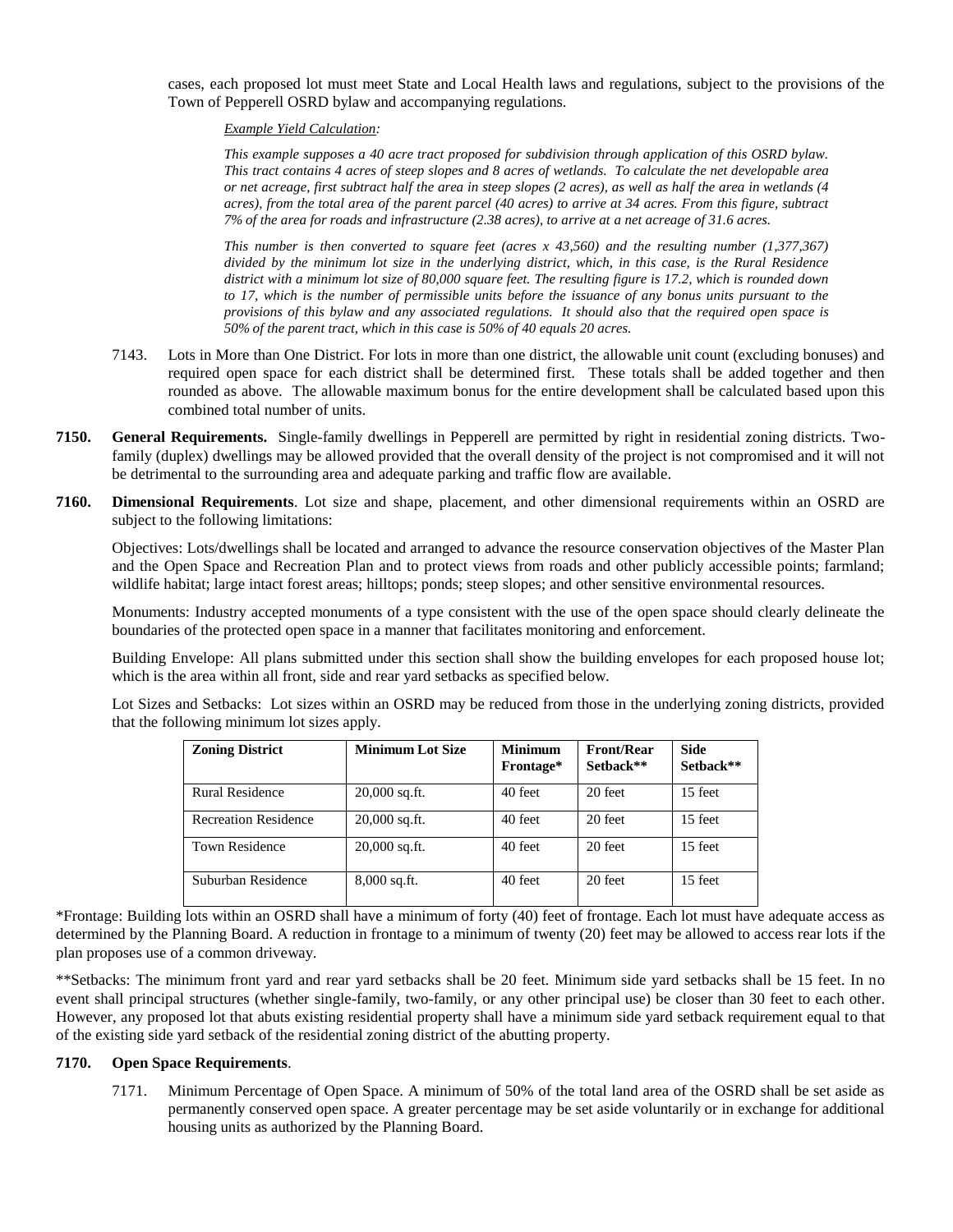Up to ten (10%) percent of the total land area within an OSRD may be used for water supply wells and associated infrastructure, subsurface leaching fields and other underground components of wastewater systems, rain gardens, constructed wetlands, and other decentralized stormwater management systems consistent with Low Impact Development (LID) that serve the Open Space Design. Treated stormwater may be discharged into the protected open space or land subject to a restrictive covenant.

This above described area can count towards the 50% protected open space requirement, and is subject to Restrictive Covenant pursuant to Article 97 of the of the Articles of Amendment to the Constitution of the Commonwealth of Massachusetts and M.G.L. Chapter 184, Sections 26-33, which shall be approved by the Planning Board and Board of Selectmen. All protected land is to be delineated on the approved plans.

- 7172. Contiguity of Open Space. Preserved open space shall be contiguous to the greatest extent practicable, with due consideration given to open space on abutting parcels. Where noncontiguous pockets of open space are preferable to protect conservation areas, applicants shall attempt to connect these resource areas to the greatest extent practicable with the use of trails and/or vegetated corridors. Open Space will still be considered contiguous if it is separated by a shared driveway, roadway or an accessory amenity (such as a barn, paved pathway or trail, or shed for the storage of recreational equipment).
- 7173. Permanent Conservation of the Required Open Space. Any land required to be set aside as open space, voluntarily preserved in excess of that which is required, conserved as a condition of the approval, or protected in exchange for additional density, shall be permanently protected pursuant to Article 97 of the Articles of Amendment to the Constitution of the Commonwealth of Massachusetts through a perpetual restriction under M.G.L. Chapter 184 Section 26-33 approved by the Commonwealth of Massachusetts, the Planning Board, and the Board of Selectmen and must be held by the Town of Pepperell.

Land conveyed to the Town of Pepperell shall be by a deed and the deed shall reference that the land is for the purpose of conservation or recreation uses as appropriate and as defined in the Conservation Restriction. Said deed shall be duly recorded and indexed in the Registry of Deeds or registered in the Land Court for the County or District where the land lies and shall affect its title.

Any proposed open space that does not qualify for protection or that is rejected from inclusion in the Conservation Restriction shall be subject to a Restrictive Covenant in perpetuity pursuant to M.G.L. Chapter 184, Sections 26- 30, and shall be approved by the Planning Board and Board of Selectmen and held by or for the benefit of the Town of Pepperell.

The restriction shall specify the prohibited and permitted uses of the restricted land, which would otherwise constitute impermissible development or use of the open space. The restriction may permit public access or access by residents of the development to the protected land.

- 7174. Timing. Any restriction or other legal documentation necessary regarding the conservation of open space as required herein are to be recorded with the Middlesex South District Registry of Deeds before lots are released or building permits are issued, whichever comes first.
- 7175. Allowable and Prohibited Uses of the Open Space. The Conservation Restriction shall set forth the conservation, preservation, education, recreation, protection or any combination of allowed uses and/or prohibited uses of the open space pursuant to Article 97 and M.G.L. Chapter 184 Section 26-33.

The Conservation Restriction may allow for a small portion of the open space, not to exceed 5%, be paved or built upon to complement the specified use of the open space (i.e. barns, parking, kiosks, walkways, and bike paths) so long as the conservation values of the open space are not compromised.

The open space may be used as the land subject to a restriction for the purpose of an aggregate calculation under Title V.

- 7176. Ownership of the Open Space: At the applicant's discretion and with Planning Board approval, the open space may be owned and maintained by:
	- (1) A private owner for agricultural, horticultural, forestry or any other purpose not inconsistent with the conservation restriction;
	- (2) A non-profit organization or agency of the Commonwealth, with their consent, whose principal purpose is the conservation of open space for any of the purposes set forth herein;
	- (3) The Pepperell Conservation Commission or Parks and Recreation Commission; or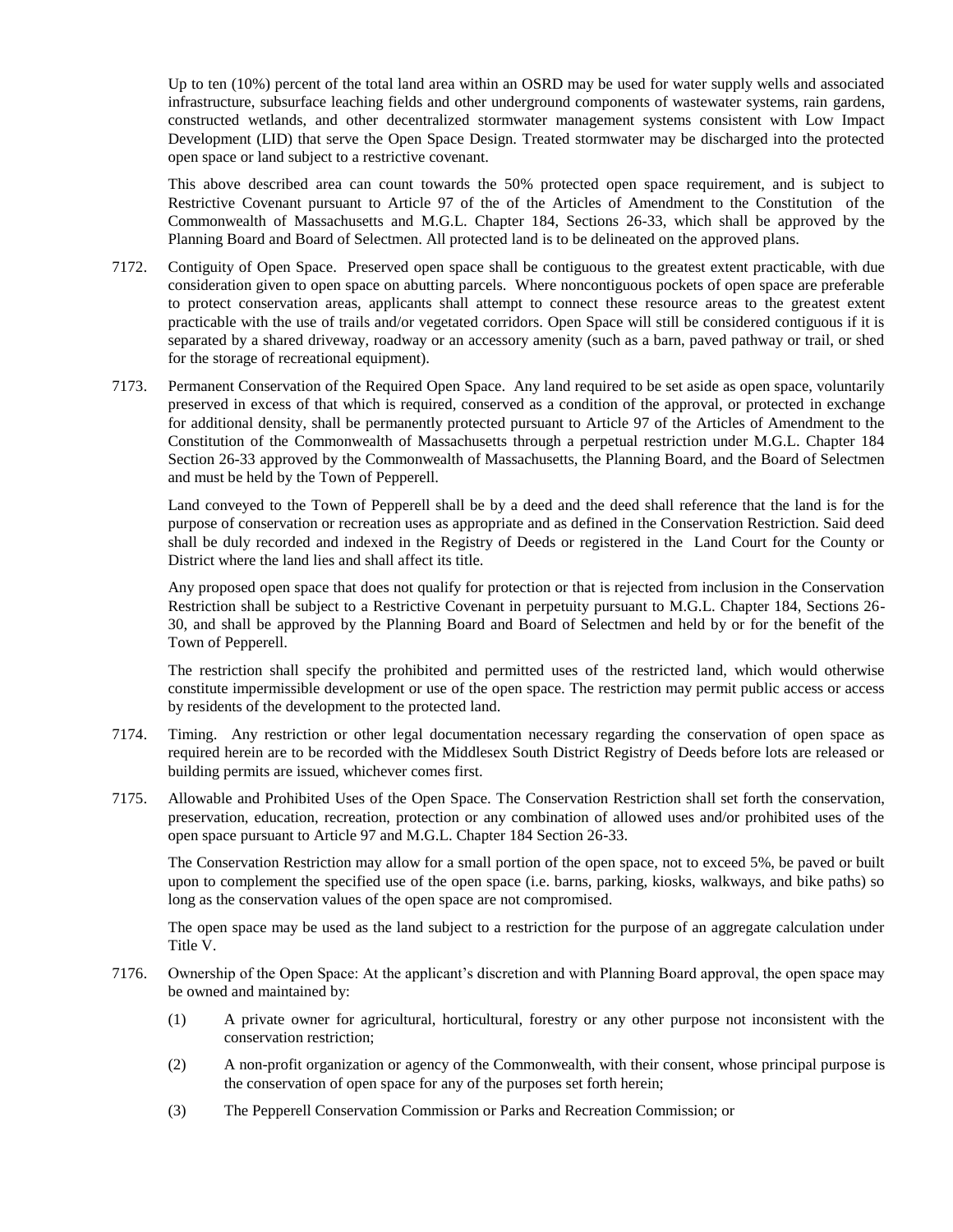(4) A homeowners association (HOA) as defined herein owned jointly or in common by the owners of the property within the project.

If option four is selected the following shall apply:

- a. The documents organizing the HOA shall be drafted and approved by the Planning Board before final approval of the OSRD development, recorded prior to the issuance of building permits, comply with all applicable provisions of state law, and pass with conveyance of the lots or units in perpetuity. Each individual deed, and the deed, trust, or articles of incorporation, shall include language designed to effect these provisions.
- b. Membership must be mandatory for each property owner, who must be required by recorded covenants and restrictions to pay fees to the HOA for taxes, insurance, and maintenance of common open space, private roads, and other common facilities.
- c. The HOA must be responsible in perpetuity for liability insurance, property taxes, the maintenance of recreational and other facilities, private roads, and any shared driveways.
- d. Property owners must pay their pro rata share of the costs in subsection c above, and the assessment levied by the HOA must be able to become a lien upon individual properties within the OSRD.
- e. The HOA must be able to adjust the assessment to meet changed needs.
- f. The applicant shall make a conditional grant to the Town of Pepperell, binding upon the HOA, of the fee interest to all open space to be conveyed to the HOA. Such offer may be accepted by the town, at the discretion of the Board of Selectmen, upon the failure of the HOA to take title to the open space from the applicant or other current owner, upon dissolution of the association at any future time, or upon failure of the HOA to fulfill its maintenance obligations hereunder or to pay its real property taxes.
- g. Ownership shall be structured in such a manner that real property taxing authorities may satisfy property tax claims against the open space lands by proceeding against individual property owners in the HOA and the dwelling units they each own.
- h. Town Counsel must find that the HOA documents presented satisfy the conditions in Subsections a through g above, and such other conditions as the Planning Board shall deem necessary.

Selection of ownership option one, two, or four requires:

- a. The conveyance of a conservation restriction as outlined herein; and
- b. The granting of an access easement over such land sufficient to ensure its perpetual maintenance as agricultural, conservation, or recreation land. Such easement shall provide that in the event the trust or other owner fails to maintain the open space in reasonable condition, the Town of Pepperell may, after notice to the lot owners and public hearing, enter upon such land to maintain it in order to prevent or abate a nuisance. The cost of such maintenance by the town shall be assessed against the properties within the development and/or to the owner of the open space. Pursuant to G.L. Chapter 40 Section 58 the town may file a lien against the lot or lots to ensure payment for such maintenance. Pursuant to G.L. Chapter 40 Section 57 the town may also deny any application for, or revoke or suspend a building permit or any local license or permit, due to neglect or refusal by any property owner to pay any maintenance assessments levied.
- 7177. Maintenance. The Planning Board shall require the establishment of ongoing maintenance standards as a condition of development approval to ensure that utilities are properly maintained and the open space land is not used for storage or dumping of refuse, junk, or other offensive or hazardous materials. Such standards shall be enforceable by the Town against any owner of open space land, including an HOA. If the Board of Selectmen finds that the maintenance provisions are being violated to the extent that the condition of the utilities or the open land constitutes a public nuisance, it may, upon 30 days written notice to the owner, enter the premises for necessary maintenance, and the cost of such maintenance by the Town shall be assessed ratably against the landowner or, in the case of an HOA, the owners of properties within the development, and shall, if unpaid, become a property tax lien on such property or properties.
- **7180. Submission Requirements.** Applications for approval of an OSRD shall be submitted following the requirements of the Planning Board OSRD Regulations and the Town of Pepperell 'Rules and Regulations Governing the Subdivision of Land'.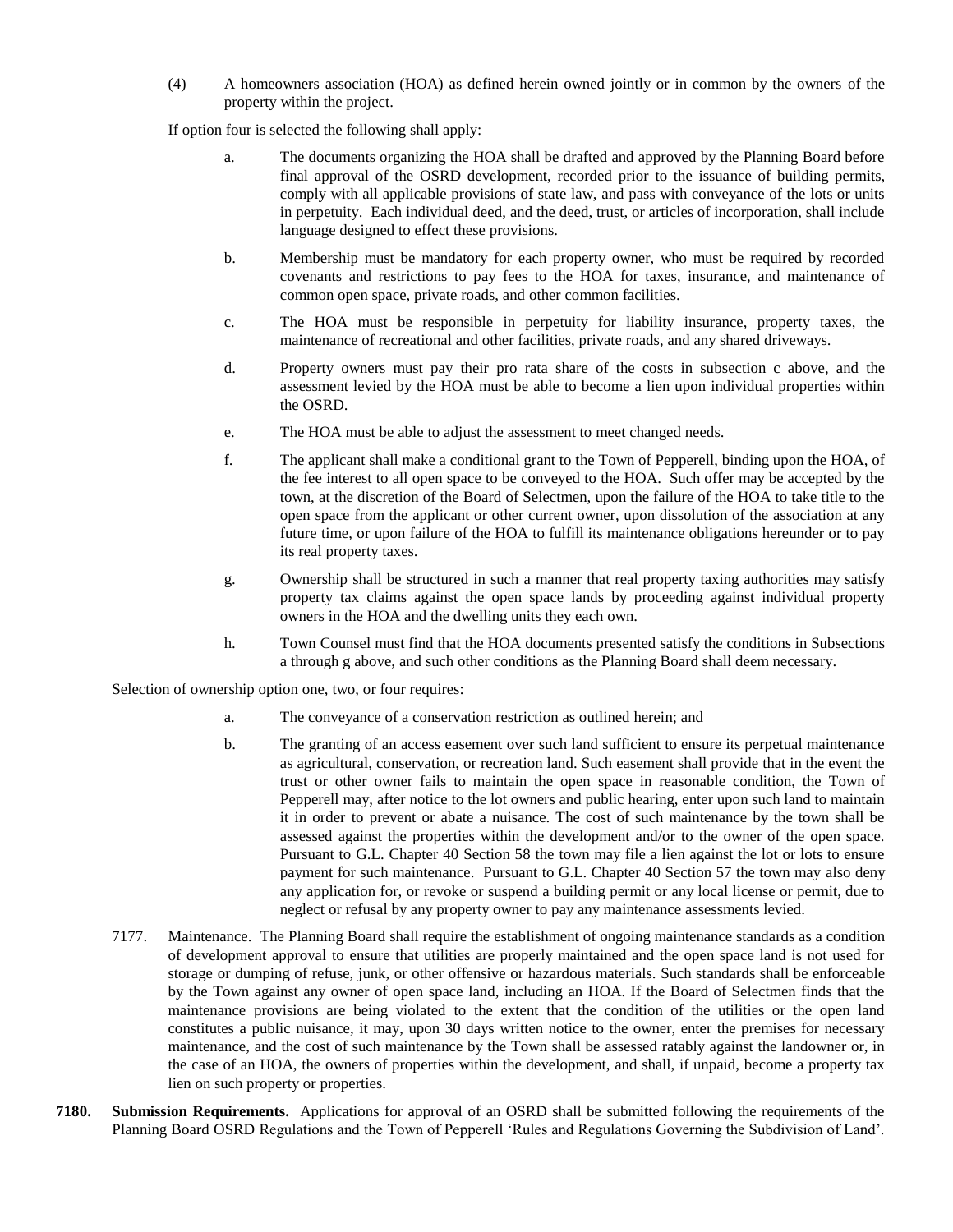The application for an OSRD shall follow the same review procedures and timelines as specified in the 'Town of Pepperell 'Rules and Regulations Governing the Subdivision of Land'.

- 7181. Application. An applicant for an OSRD shall submit to the Planning Board an Application for Approval of a Definitive Subdivision according to the procedures and provisions of the Town of Pepperell 'Rules and Regulations Governing the Subdivision of Land'.
- 7182. Open Space Analysis. In order to enable the Planning Board to determine whether or not a proposed OSRD satisfies the purposes and standards of this Section, an applicant must present sufficient information on the environmental and open space resources for the Planning Board to make such determination. The required information shall be provided in the form of an open space analysis as described in the OSRD Regulations. In the case of an OSRD that is not a subdivision the Planning Board may require the submission of all or only part of an open space analysis as described in the OSRD regulations. Proposed use(s) of the open space consistent with this Section shall be specified in the application.
- 7183. Conditions of Approval. The Planning Board may place conditions upon the approval of an OSRD plan according to the procedures and provisions of the Town of Pepperell 'Rules and Regulations Governing the Subdivision of Land'.
- 7191. Waiver from Compliance. The Applicant shall adhere to strict compliance with the requirements of this Section. If the Applicant seeks a waiver from the requirements of this Section, the request must be submitted in writing and must identify the specific relief being sought and must include evidence or statements that the granting of the waiver shall still maintain the intent and purpose of this Bylaw and shall still be consistent with the best interest of the Town of Pepperell.
- **7190. Decision of the Planning Board**. If granted, a final decision, with conditions, if appropriate, shall be issued to the applicant. Such decision shall be recorded at the Middlesex South District Registry of Deeds and evidence of recording shall be presented to the Planning Board prior to the issuance of any building permits.

### **ARTICLE 16** By: Board of Health **BOARD OF HEALTH FEES**

To see if the Town will vote to set the following fees for the Board of Health:

|                                       | <b>Current Fee</b> | Change |
|---------------------------------------|--------------------|--------|
| Campground/Recreational Camp          | 10.00              | 50.00  |
| <b>Manufactured Housing Community</b> | 10.00              | 50.00  |
| <b>Frozen Dessert License</b>         | 25.00              | 50.00  |
| Milk/cream license                    | 2.00               | 10.00  |
|                                       |                    |        |

Or take any other action relative thereto.

### **ARTICLE 17**

By: Highway Superintendent

### **REPLACEMENT OF DRAINAGE SYSTEMS**

To see if the Town will vote to raise and appropriate or transfer from available funds the sum of \$55,500 to replace two drainage systems, one on Herget Drive and one on Heald Street; said appropriation to be under the control of the Highway Superintendent, or take any other action relative thereto.

### **ARTICLE 18**

By: Board of Selectmen

### **NMCOG STORMWATER COLLABORATIVE**

To see if the Town will vote to appropriate a sum not to exceed \$5,000 to fund the town's membership in the Stormwater Collaborative, a 13-community consortium duly organized by the North Middlesex Council of Governments; or take any other action relative thereto.